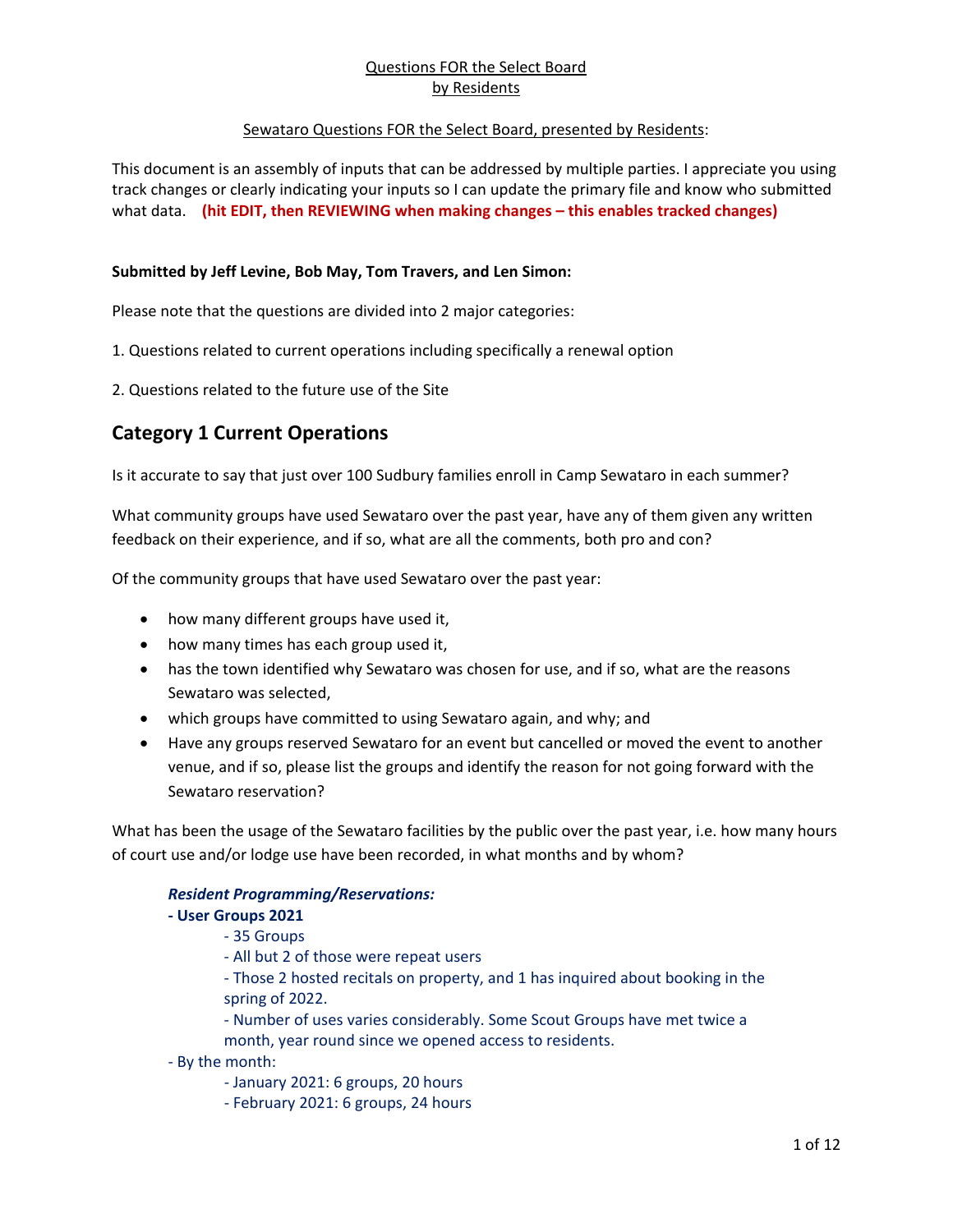- March 2021: 9 groups, 44 hours
- April 2021: 18 groups, 121 hours
- May 2021: 19 groups, 194 hours
- September 2021: 9 groups, 43 hours
- October 2021: 13 groups, 98 hours
- November 2021 (as of 11/13): 9 groups, 42 hours

- This is a tally of scheduled pavilion use only. We do not track the many groups and individuals that come to the property to use the tennis and basketball courts, fish, walk, bike, sled, snowshoe, etc.

- **Types of Events Scheduled include**: Book Clubs, Sudbury Villagers (seniors), Scouting groups, martial arts, dance and fitness classes, garden club, local music and theater schools.

- One question asked specifically about winter use. Our winter users are mostly Scout Groups, although a few fitness classes continue to take place in colder weather. We do not have information on the number of attendees for winter (or fall/spring) scheduled events.

- Many groups initially expressed that they chose to meet at Sewataro because they needed outdoor space due to COVID, but have continued to gather on the property because they enjoyed their experiences so much.

- 2 groups scheduled events and cancelled

- 1 due to weather conditions (moved indoors); 1 cancelled due to COVID

- 1 group inquired and chose not to schedule on the property because they wanted

# to serve alcohol at their event

#### **- Feedback from Users**

- We have received a great deal of positive feedback about our responsiveness, the ease of scheduling, and the facilities and grounds.

- Early on, groups requested access to parking on the back side of the property and we worked with the Town to open up the back gate and parking area.

- We also received feedback about bathrooms, and put portable toilets on both ends of the property to meet user needs.

- We also have a great deal of positive feedback from countless camp families regarding their experiences at Sewataro, which we are not including here.

- Below, please find some of the notes we have received from individuals and user groups over the past year and a half: the following two colors are used (**Bold**, **Color**), however, the altering colors are from patrons of the Camp.

- ♦ **What a wonderful time we had! While I'm partial to the pond because I love fishing, that hidden field by the Treehouse was like a dream. We played freeze tag, danced, opens gifts, and ate pizza. It was a gathering before my pops had knee surgery and my sister and her family move to Maine. The ambiance was just perfect. What a special place to have less than a mile from our front door. We look forward to spending more and more time there. THANK you for your communication and support, Kristen. It really was one of the more dear family gatherings we've had.**
- ♦ **Great time at Sewataro today. Thanks for all your help, Kristen!**
- ♦ **Kristen, Thank you to all the staff and volunteers for last Thursday's event. It was so fun for the kids and the grown ups. A treat during these times! Thank you!!!**
- ♦ **I'm glad that ADA consideration are underway! Excellent. I'm hoping that post Covid my tendonitis issues will have been resolved, but it's already been almost a year. It makes me**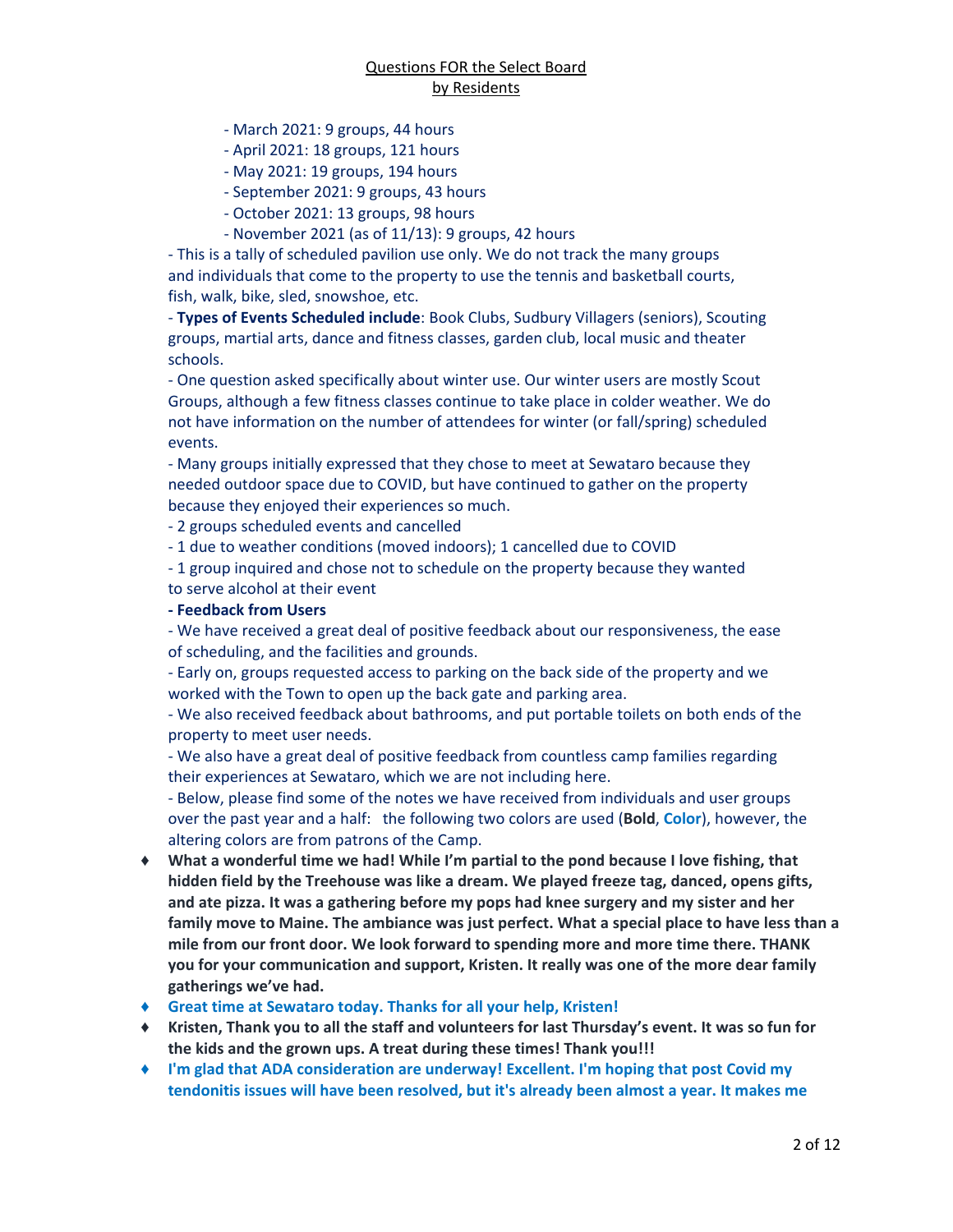**quite aware of the limitations that others have for the rest of their lives. It's too bad that the darn virus prohibits a meet-up; that would've been wonderful, but I would be more than happy to stay in touch with you if you think I could be of any help in brainstorming, etc. And I would love to be able to take my friend who's 89 up there for a drive someday. She'd love it. Thank you for your help and most importantly, your kind interest. Maybe we can continue our discussion someday!**

- ♦ **Kristen, WE loved your space. Can we have it again for our November 5th meeting??? All of your staff were so helpful. I didn't catch the name of the fellow who directed our cars to the parking space. He did a great job. And he quickly set up another table when he saw me bringing a portable one down the path. Amy (I think that is her name) couldn't have been more helpful. She continually checked in with me and others to see if she could do anything. And Nathan did an excellent job with his presentation and helping me with your mic system. Our members had lots of questions for him on Sewataro in general, and the Long House in particular. He pointed out the curtains that can be drawn across the "windows" to keep out the cold, rain, wind... I sent an article to the Town Crier, hoping they'll publish it next Thursday. I'm attaching it for your info. I'm also attaching the photos I sent that accompanies the article. I am serious...could we use that space 11/5? Thank you so much for all your help in making our gathering a success.**
- ♦ **Thank you very much. Cub scouts and parents had so much fun. Almost everyone caught and released either small bass or sunfish. Those who have never been to Sewataro were at awe how nice and large campgrounds are. There were questions about a possibility of using pond and swimming pools by Sudbury residents during summer. Unfortunately, I didn't have answers. Perhaps, it is something that town and camp management are looking into with proper regulations next summer.**
- ♦ **I just wanted to say thanks for letting us use the space at Sewataro for our meetings and having it ready with tables and chairs. It allowed us to meet on a regular basis while maintaining all the necessary covid safety precautions. We had some chilly days, but I am proud to say we only had to cancel 1 meeting and that was because it fell during a snowstorm!**
- ♦ **Hi Kristen. I just wanted to let you know that everything went well yesterday! Despite the rain and temperature of only 47 degrees, we had a great time! Only a few people opted not to come and some switched over to zoom attendance. I put all of the sandwich boards back at the garage. They were very helpful in guiding people to the lodge. Please let us know if there are any issues - I think we left everything as it was when we arrived. Thanks again!**
- ♦ **Select Board and Town Manager. I'm -----, President of The Sudbury Villagers, a social and civic organization comprised of senior ladies from Sudbury and surrounding communities. We've been in existence since 1972. Prior to Covid, we held our monthly general meetings and programs at the Goodnow Library. With that venue option being off the table for the duration, we were very excited to learn of the facilities at Camp Sewataro. In mid-September I started communicating with Kristen Drummey about their hosting our October meeting at what now is called their Liberty Lodge. Not knowing how many would be attending our meeting, Sewataro was able to round up 50 chairs. They also provided tables for our displays, and worked with our entertainers for their sound-system needs. Everything went extremely well. They also had staff members directing "traffic" through the back gate and to parking areas. We were so pleased with the venue and staff that we held our November General Meeting and Program at the Liberty Lodge as well. Going forward, I have reserved the Liberty Lodge for a Winter Gathering and May Luncheon. I am so pleased that Sewataro is open for our general use and enjoyment.**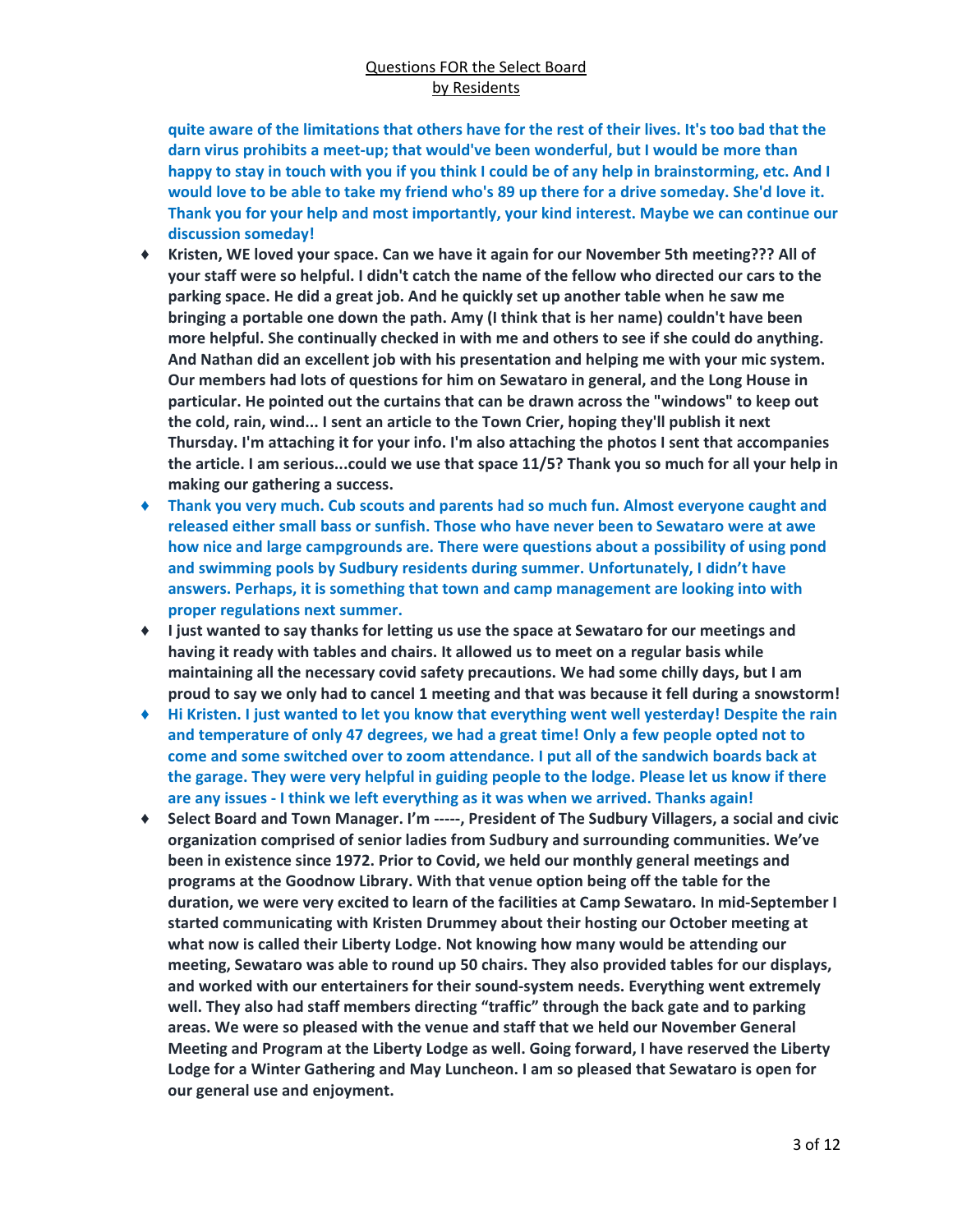- ♦ **Kristen, Thank you. Everything was there and perfect for our get together. We enjoyed our time at the camp and in the long house.**
- ♦ **It went very well! On behalf of Sudbury Girl Scouts, I want to thank you so much for the use of the lodge at Sewataro, and being so easy to work with. It was a great day - the sun even came out for us, right when the ice cream truck was there. :) (Thanks to the BOH's speedy work in turning around a permit too!). I think the girls all had a great time, and the parents too. It's been such a lovely experience getting to know the camp and grounds…looking forward to the next event!**
- ♦ **Kristen - I can't thank you enough for letting TPAC use Sewataro and for your endless patience as we navigated and took on way more than we thought would have ever come up! I couldn't have asked for a more flexible and supportive person to help us ensure the venue was just right! Thank you!**
- ♦ **Thank you for having Sudbury Girls Lacrosse on your fields! We're done for the Fall, but would love to return in the spring if that works for you.**
- ♦ **We had 225 student musicians perform. We had over 600 guests. Reasons to be Cheerful served 230 cups of ice cream (they had to have more ice cream brought over twice). Juliana's served 335 slices of pizza. I do not know how many drinks or chips they sold. We had 1 scraped knee, countless rounds of applause and an infinite number of smiles under face masks. We would love to make this an annual event and select a date for 2022 if permitted to do so.**
- ♦ **Dear Kristen, On behalf of the Sudbury Community Food Pantry, President Pat Mullen and the Board of Directors, JT and I want to thank you for all you did to make this years' school food drive program a success. I believe you initiated the idea of Sewataro being a possible site for providing accommodations for the food drives and Board Member Michelle Meal presented the possibility to the Board. From there we were off and running. You were great at taking us to the next level and readily being available through text/email to answer our questions and requests or to coordinate something with Ramon or Chuck for us. Your having been involved with the Haynes School food drives in the past was certainly helpful in determining which facilities at Sewataro you thought would best meet our needs. Your choices were perfect. The open air atmosphere of the huge garage was just what we needed to make the school parent and pantry volunteers feel comfortable sorting together during the pandemic. The space provided fresh air and adequate space for social distancing. Also, being allowed to store the banana boxes there and to be able to leave the sorting boxes intact was extremely convenient and time saving. JT, Tom, Ron and I were always so impressed with your energy, your can do attitude, your problem solving skills and your willingness to get involved. You had tables, etc. set up for us, doors open before we got there, signs out to direct the school parent volunteers, and food donations from the bin onto the sorting table in the garage. We appreciated how you became directly involved in the sorting and giving helpful directions to the new volunteers trying to figure out which box to put what in. The food bin idea of yours was excellent. It certainly added to the total of our donations and gave an opportunity to nonschool parents, who had contacted you, a convenient location to leave their donations. You were an essential factor in the success of the 2020-2021 school drives and we thank you very much. We wish you continued success in your role at Sewataro and as the Sewataro Liaison to the Town of Sudbury.**

#### **Sewataro Team**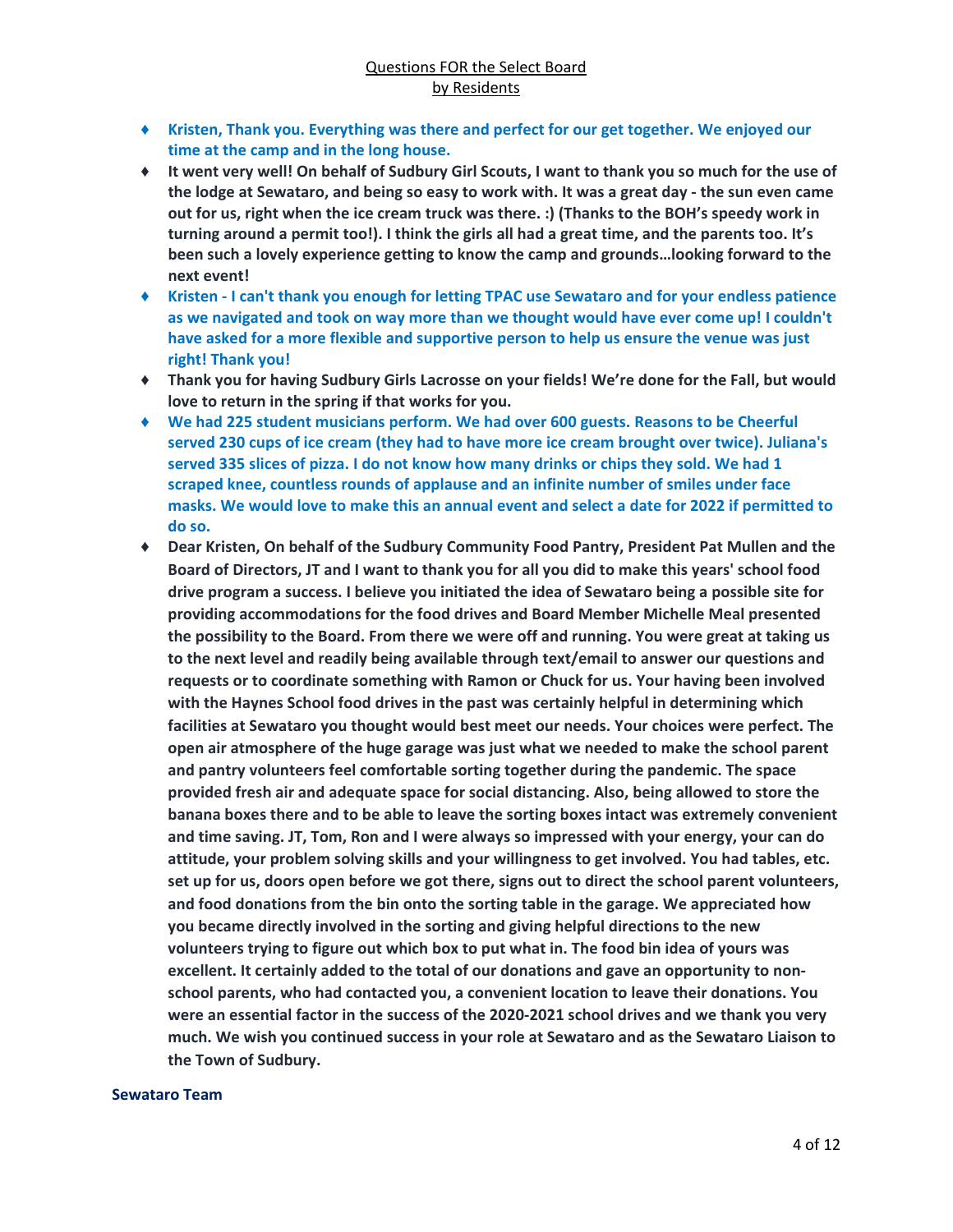Has the property experienced any vandalism or unauthorized use since the town acquired it? If so, please list all of the incidents with times and dates.

#### • **4-16-2021 0900 Phone - B&E & LARCENY SPD/Nix**

Have the police been called to the property over the past 18 months to address unauthorized use of the property by school-age children? If so, please list all of the incidents with times and dates.

#### • **No SPD/Nix**

Has Park and Rec been asked formally to comment on impacts of the camp on other Town services or programs?

• **No until now. Allowing groups, vendors and LSHS and others to use the site from free while P&R needs to charge for these services to pay for the programs, expenses and staff will have a impact on programs. We are not sure whom is using and what the future may hold. For example if LSHS adult ED ect… are allow to use this site for free then they can charge or pocket 100% of the revenues they collect to increase margin. If we charge \$100 for said program but LSHS can charge \$80 then people will naturally go the cheaper way. Sewataro camp Scholarships for 50 kids could also cut into our current Sudbury Summer enrollments as we do not have money to offer scholarships because we are self-funding but Sewataro can offer. Does this money get taken off of the revenues back to the town? Why would the town not fund "town" scholarships for its Town Camp. Park & Rec/Mannone**

Has there been any Board of Health or hygienic analysis of the ability of the swimming area (not the pools) to accommodate 200 swimmers on a Saturday or a Sunday?

**The only record of water quality analysis is post chlorination testing conducted by the camp throughout its operation, which has always produced acceptable results for the recreational camp. There has not been pre-chlorination testing that we know of. The chlorination process, an acceptable past practice, will need to discontinue based upon environmental concerns raised by the Department of Environment Protection. The Board of Health has concerns about the water meeting acceptable standards without chlorination. Water quality testing and engineering studies are, and have been, recommended. The Department of Public Health ruled out this water body as a swimming pool even though it is manmade, concrete lined, has a main drain. It is one of a kind in Massachusetts. The Health Director has a meeting scheduled with the Department of Public Health on Dec.10th to discuss registering the beach and testing requirements. The number of swimmers could impact bacteriological quality and clarity. The exact impact is unknown. Health/Murphy**

**Beaches such as Lake Cochituate in Wayland and Framingham and White's Pond in Concord have closed recently due to algae blooms, clarity, and negative bacteriological quality results.**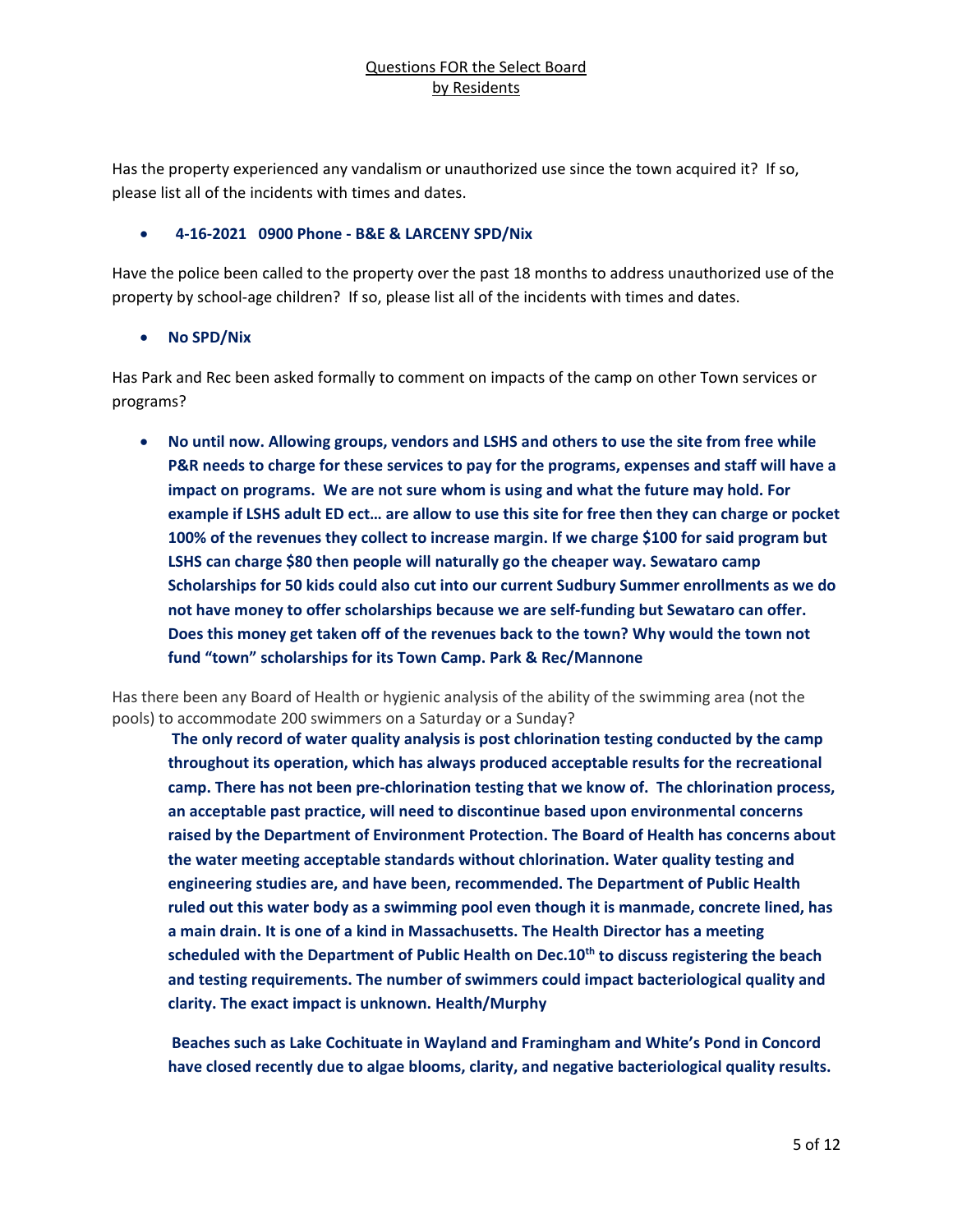# **The Board of Health will need to institute a mandated water quality testing program and develop policies for closure if necessary. Health/Murphy**

Or 400 swimmers on a weekend?

**Pools regulations limit capacity for pools but bathing beach regulations do not. It is logical that larger bathing capacities will have greater impact. Health/Murphy**

If there are no bath houses or permanent bathrooms, are you expecting 400 people over a weekend to use 1 or 2 Port-A-Potties while they are at the swimming area?

**105 CMR 445.000 Minimum Standards for Bathing Beaches does not set a bathroom quantity requirement but I expect the Board of Health will require a minimum number. Lifeguards are not required but the Board will likely require them as well. Health/Murphy**

Has there been any Board of Health or hygienic analysis of the ability of the swimming area (not the pools) to accommodate small children in diapers?

**No. This could be incorporated into signage requirements and recommendations. Health/Murphy**

Has the Conservation Commission discussed the plan for swimming at Sewataro? If not, why not?

• **The Commission discussed Sewataro at their meeting on November 15, 2021. Additional review and discussion is needed to evaluate the existing operation and expansion thereof. Conservation/Capone.**

Has the state Department of Environmental Protection evaluated Sewataro for use as a community swimming area (the concrete basin, not the pools)?

• **There have been no previous applications to the Department of Environmental, Wetlands and Waterways Division, under the Wetlands Protection Act for evaluation of the current operations or the proposed expanded use. Conservation/Capone.**

Will any additional environmental permitting be needed if it is determined there is drainage from the concrete swimming basin into any of the town's ponds, waterways, or wetlands?

• **Water is circulated between the swimming basin and the fishing pond and water from the swimming basin has been discharged to Pantry Brook when the basin is drained. Permitting will be needed for any proposed introduction of chemicals into the system and/or structural modifications within wetlands jurisdiction. Any withdrawal from or discharge to a wetland resource area will require environmental permitting. Conservation/Capone.**

Will chlorine from the swimming basin be dumped into a pond or waterway? If so, will this require DEP evaluation and or Con Com permitting?

• **The current operation continuously circulates water between the swimming basin and fishing pond, which is treated with chlorine. There is no permitting mechanism to permit chlorine to be introduced into a regulated wetland. We are currently evaluating the current operation to determine appropriate permitting needed. Conservation/Capone.**

If the town proposes to allow public swimming at Sewataro, in addition to the M-F camp usage, with hundreds of additional swimmers on the weekends, so the swimming basin will be used 7 days a week,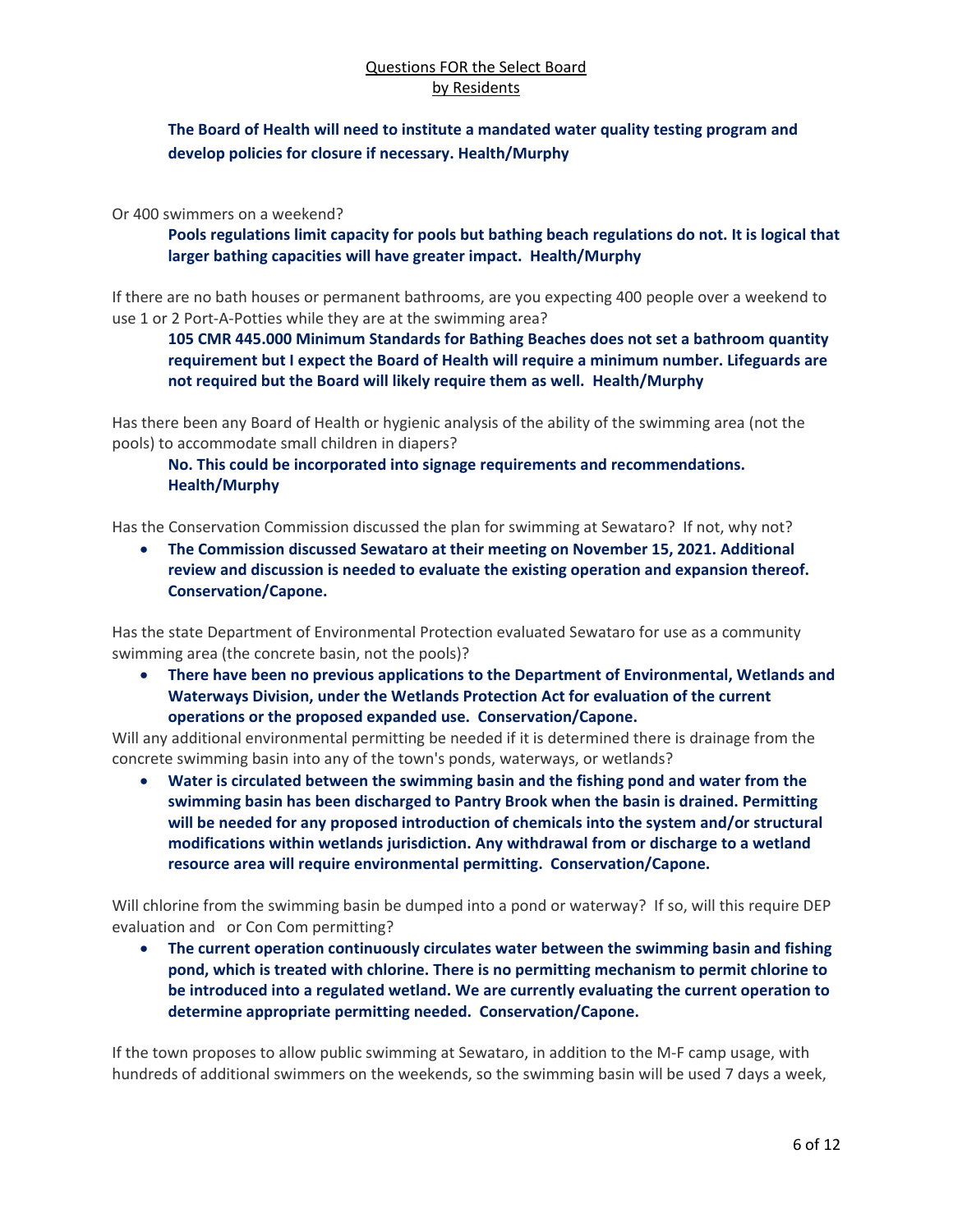has there been any guarantee the existing water treatment system for the swimming area will be adequate?

- **This question would be resolved through the development of a Water Quality Monitoring Program that evaluates both water quality parameters for the safety of visitors as well as the environment. Conservation/Capone.**
- **New treatment options are being assessed from a public health and environmental standpoint now that chlorine is not an option. Health/Murphy.**

Has the new 7-days a week swimming proposal been accepted into existing swimming permitting? Has the town sought to grandfather it in since acquiring ownership?

#### **No. Health/Murphy.**

What arrangements have been made for trash collection and cleanup of public areas at the end of the day on Saturday and Sunday?

**There is no current arrangement in place as this is a future activity that is not guaranteed to occur at the time of this question. The Camp is equipped to make the needed adjustments to take care of the property if there is an increased service delivery. Town Manager/Hayes**

Has the camp operator coordinated activities at the property with Park and Rec.? if so, please describe the coordination.

- **We sometimes will get an email let us know they are offer a community event and if we see any conflicts. Again if Sewataro is allowed to offer FREE community Events but the "TOWN" P&R has to charge or eat the cost from the profits for other programs to other a summer concert series does not seem equal. These FREE community events are not really free at the town it looks like gets charged on the back end anyway for these events out of the revenues collected? Should the "Town" Not fund its own P&R dept for said community events?**
- **The Fields do have very limited use due to space, ADA and parking concerns.**
- **We also have concerns about adding additions Public Swimming options for the town could/will take revenue away from the Atkinson Pool receipts. We have a hard time funding and supporting the "towns" Current Pool why would we take on another pool/beach option. Park & Rec/Mannone.**
- o **In addition to reaching out to make sure there are no scheduling conflicts when we are planning our two annual town events (per the management agreement), we have offered to share the planning/sponsorship of these events. Dennis and I spoke on the phone regarding the scarecrow event and the summer concert event in 2020, and in both cases we offered to fully fund and staff these events, but to run them as a collaboration with park and rec. Our goal is certainly never to undercut their programming. Sewataro/Drummey.**

The financials released by the camp operator identified \$338,940 as the Town's share of net camp revenue. This included a portion of a one-time windfall of \$534,389 resulting from a PPP loan forgiveness. What would the Town's share be without the PPP loan, and is this likely to be what the town can expect to receive going forward when the camp has a good season?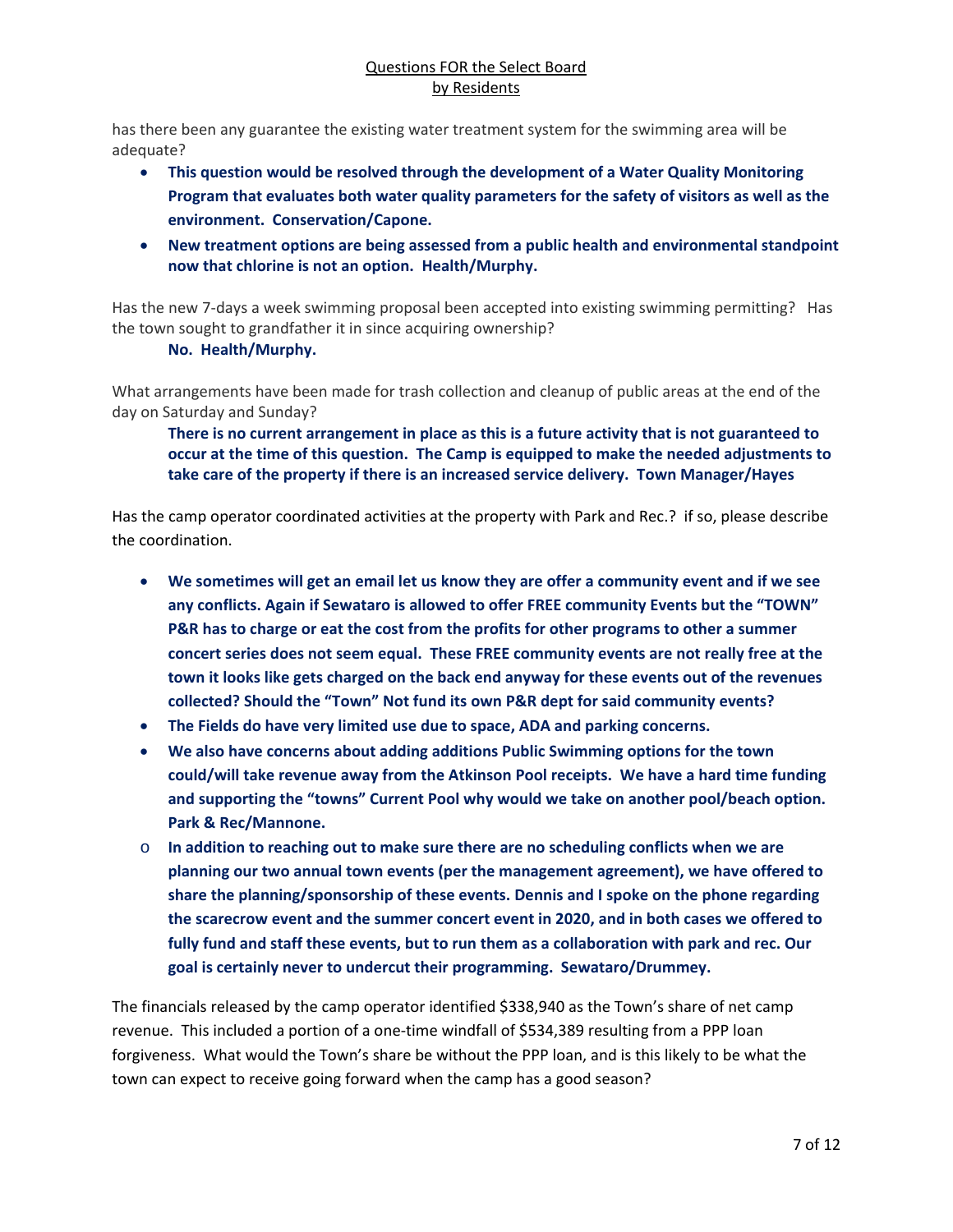#### **See other file for financial information as described by the Sewataro Team.**

At the time the property was purchased by the Town, the former owner was paying the Town approximately \$200,000 each year in real estate taxes. What would the Town have received in real estate taxes on the property in 2021 if the Town had not purchased the property?

# **Due to limited staff, current established priorities and the unknown of what would have been in place regarding different ownership options, this question has not been answered. Town Manager/Hayes**

Approximately how many individuals have used the property for any purpose between December 1 and March 31 of the past two years? If this includes any formal events, please identify the events and the number of individuals attending each event. **See above**

# **Category 2 Long Term Use of Site (**please note the focus is on the Site not A Camp)

## Integration with our existing Park Resources

Can we please have a Master Vision for the Parks in Sudbury? If not , why not for the assets are substantial and could be made to be a major draw for the town. The recreational facilities at Sewataro seem redundant to some citizens, especially when it comes to hiking and running trails. Many athletic/recreational activities (except as an example, the ropes course, which requires trained supervisory personnel and special outdoor pool activities) at Sewataro are available at other multiple venues though not always as a structured camp. The rail trails, which will come online in a couple of years will potentially create new options for citizens. The Master Plan did not go into any depth about the site. Park and Rec has not placed programmed athletic games at Sewataro. Why? See below.

- No plan on how to integrate Sudbury's public camp model (\$503 per 2 week session) versus high-end private camp model (\$1,620 per 2 two week session)
- No business plan for how the town would run the property and the camp.
- Concern regarding the expertise and staffing to run the Site.
- Concern regarding the cost to operate the Site as a town owned property.
- Infrastructure concerns and cost to the Town **– fields have limited utility as playing fields with no infrastructure to support them, i.e. parking, etc.** Also costs relative to ADA compliance foreseen if to be used as playing fields.
- Concern regarding impact on existing Park and Recreation programs including Atkinson Pool.

# **VISION For the Site**

Is this, from 2019, still an accurate "vision" for the site in light of any Master Plan guidance?

■ 2019 Vision: "use the land for open space, recreation, preservation, and other municipal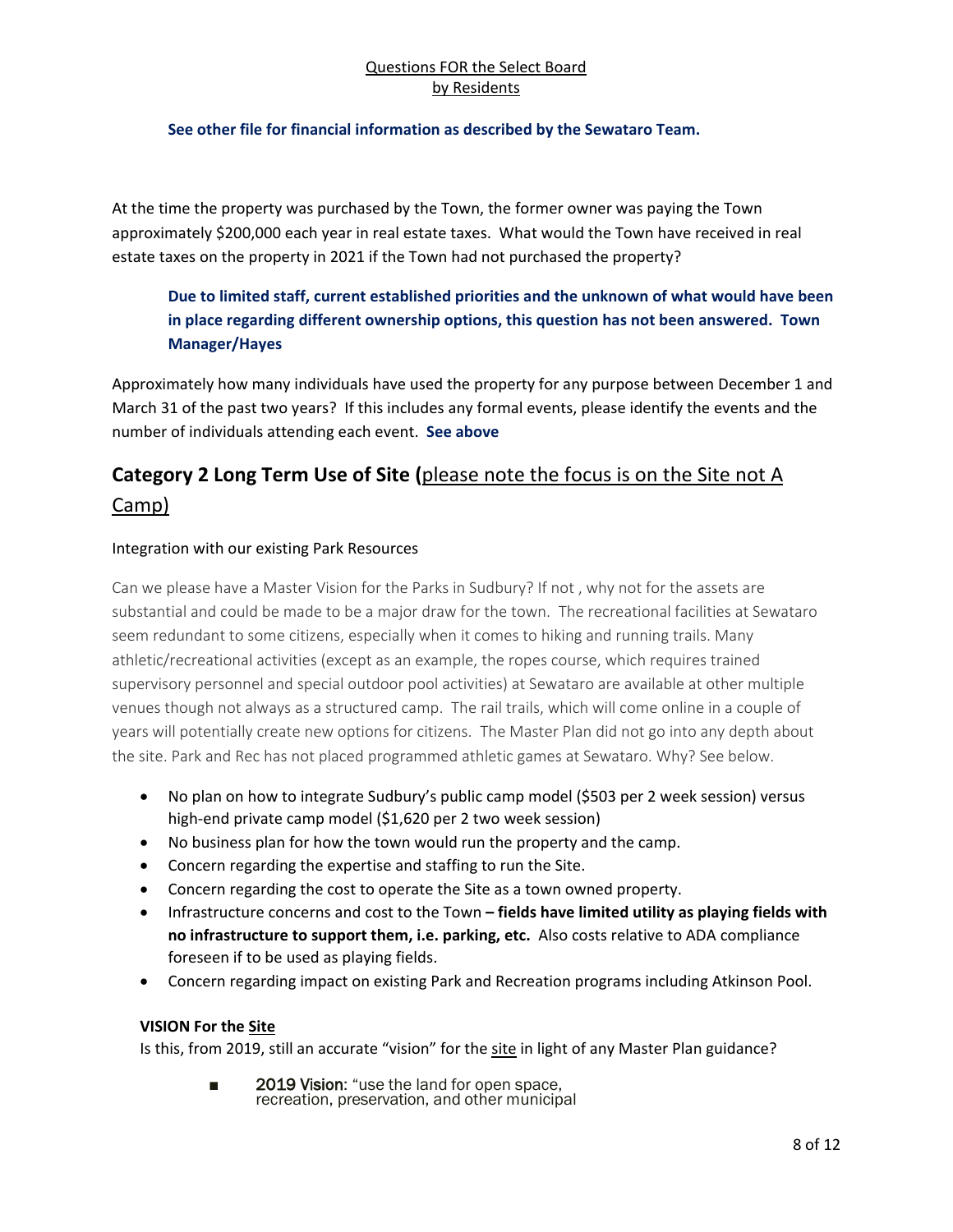purposes."

- **Where is the follow-up to this from the 2019 presentation? This is a unique land preservation acquisition because there is the possibility and opportunity for future uses, some of which could be potential revenue sources.**
- **Yes, the 2019 Vision is still accurate for the site in light of the recently approved Master Plan update. The general direction from the Master Plan related to this topic is to improve and an enhance existing properties owned by the Town which are already being used for recreational purposes (as opposed to acquiring new land/resources for recreational purposes.). The following Action Item in the Master Plan support this position: "Conservation and Recreation Land. B.3: Continue planning efforts to increase public conservation and recreational benefits of Sewataro and Broadacre properties." However, the ultimate use and future of this property are determined by the Select Board. Planning/Duchesneau.**

*Accessibility—Accessibility is a major issue for the site because the facilities on the site were not designed to be ADA compliant and most of the site is on a hill. These issues must be dealt with under almost all options for the town to open the property for public use. Has Town management identified what needs to be done to make the site and its facilities ADA compliant, and if so, what must be done, what are the identified the cost to do it, and when will the Town management present a plan for this?*

- **The Town has hired the Institute for Human Centered Design (IHCD) to assist with the Americans with Disabilities Act (ADA) self-evaluation process. Information may be found at the links below.**
- **https://sudbury.ma.us/townmanager/2021/04/09/ada-evaluation-and-transitionplan/**
- **https://sudbury.ma.us/townmanager/wp-content/uploads/sites/357/2021/07/Parks-ADA-Transition-Plan\_rs.pdf?version=e65ff2e688a0284347c918e1fcab201d**

# **Action Plan -possible next steps to achieve a plan for the Site.**

What has the Town done to identify and evaluate all reasonable options for future use of the property, other than as a private day camp, and what is the estimated cost to the town to implement and maintain each of these options? What are the pros and cons for the town to implement each of these options?

• **During my tenure, I have not explored identified and evaluated all reasonable options for future use of the property, neither have I or any other staff member been directed to seek associated costs for the potential options that may be available to explore. The current high priorities and limited professional staff have not produced this type of evaluation to an extent that would be predictive in nature. Town Manager/Hayes**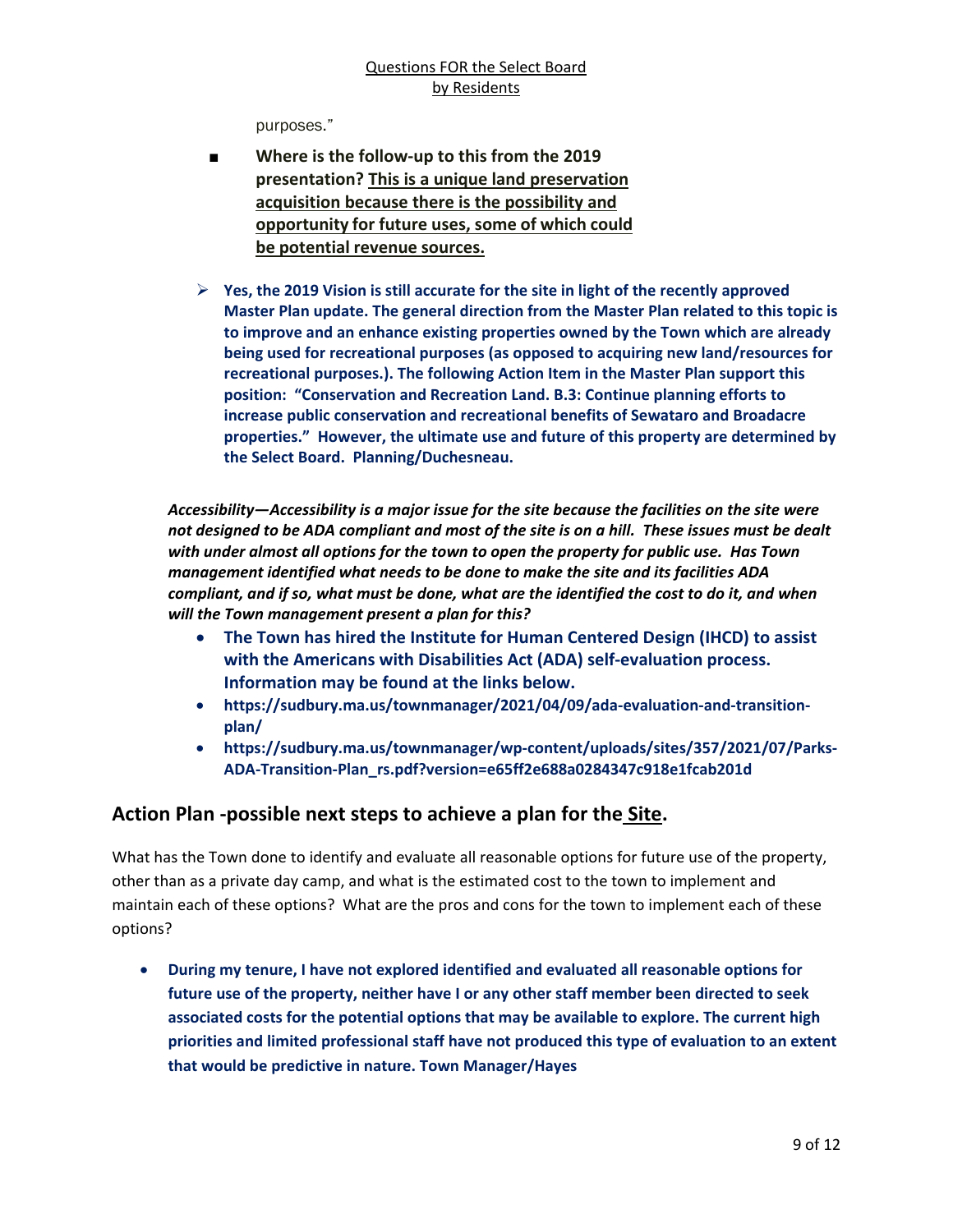Are there any potential uses that would allow the town to recover a meaningful portion of its \$11 million investment to purchase the property?

# • **This has not been fully explored in ways that would lend itself to project confidence in a future outcome. Town Manager/Hayes**

The site is currently zoned residential and is divided into 33 parcels. Has the town considered reviewing and changing zoning so that multiple use options can be implemented at the same time, and if so, what are they and how would this be implemented and at what cost to the town?

• **No zoning changes for the Camp Sewataro property have been considered. In the opinion of Planning and Community Development Department staff, changing the zoning for the parcels which make up Camp Sewataro would most likely receive stiff opposition from the residents in the surrounding area as all of the immediate area and the vast majority of north Sudbury is zoned the same way (Single Residence A-1). This is a heavy residential area with few other existing uses at present. Planning/Duchesneau.**

# **In Summary:**

A possible option for creating the needed plan for the Site.

- 1. Draft an article for an upcoming Town Meeting to retain and fund a consultant.
- 2. Receive the consultant's report (about 3-6 months later)
- 3. Distribute the consultant's report to residents.
- 4. Solicit the input of Town boards and committees to the consultant's report.
- 5. Hold a Sewataro Town Forum to answer questions and take comments.
- 6. Decide on a long-term plan for the Sewataro property.

**Why is it not in the Town's interest to undertake this approach?**

• **The collaboration between the Select Board and Town Manager has not produced a way forward on this concept. I agree with the thought of utilizing a consultant to review and provide a comprehensive report, based on findings and research. The Town is accustomed to forums, question submissions and the like, as demonstrated with Fairbank and Broadacres. Town Manager/Hayes**

REM 11.07.2021 as compiler for Len, Jeff, Tom, and Bob

# **Additional Question Raised by the Public at the November 16, 2021 Select Board Meeting**

Swimming Pond Disinfection: Best practices today may include dechlorination after disinfection, but prior to discharge to the receiving water to mitigate adverse impacts to the reviving water.

• **There are dechlorination processes that could be explored if the bathing water was selfcontained was not being continuously circulated between the swimming beach and the fishing**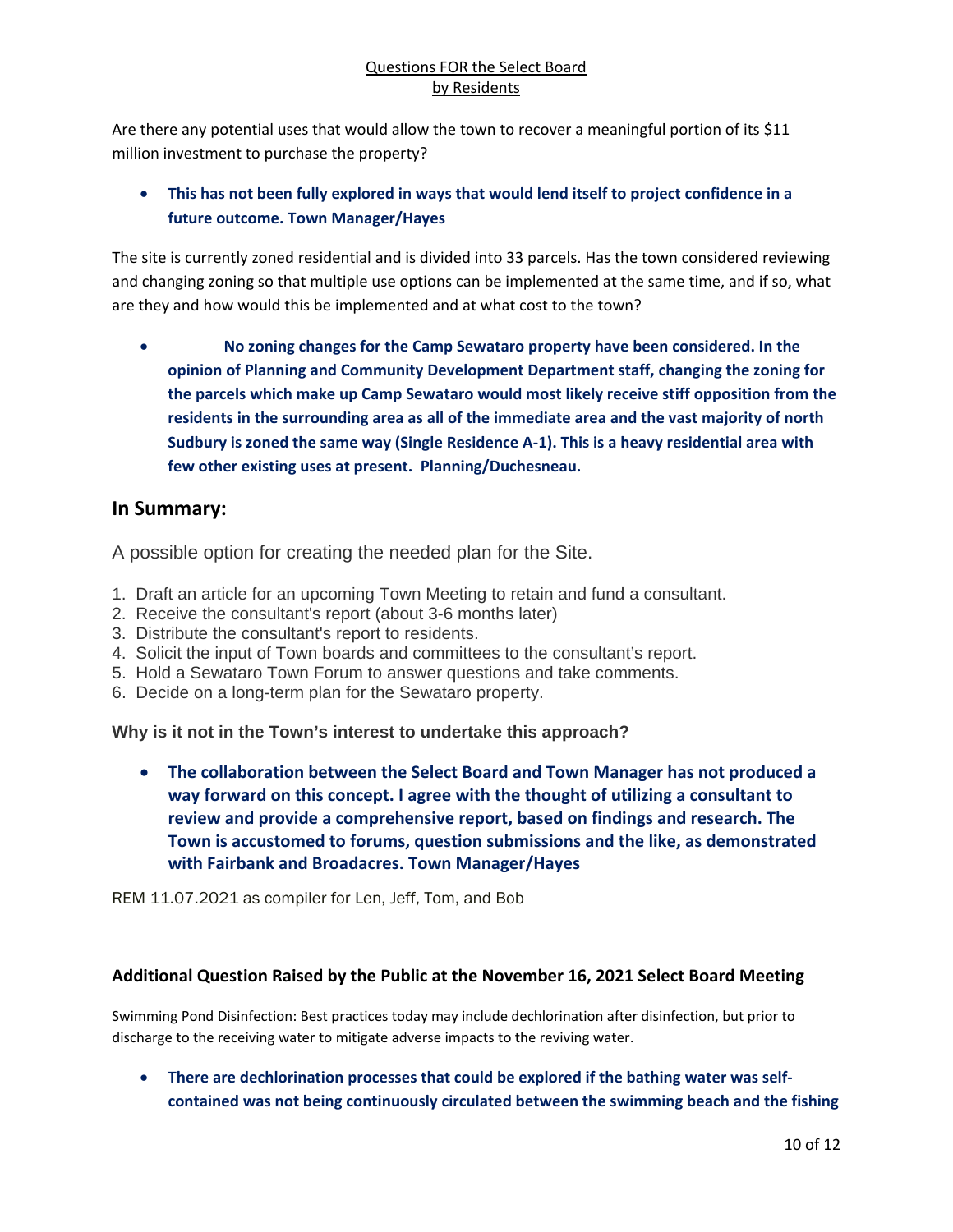**pond. This would not be an option with the existing mechanics. Additionally, the direct discharge of chemically treated water, even if neutralized, to any wetland system should be discontinued as there are alternatives to this activity. Conservation/Capone.**

#### **Submitted by Pat Brown:**

It was my understanding from the November 16, 2021, Sudbury Select Board meeting that the Board would entertain questions, comments and general input from all citizens concerning the operation and future of Camp Sewataro from the general public.

Both Town Meeting and the voters of Sudbury approved the purchase of Sewataro in the fall of 2019.

Here are the questions I have.

1) It would be helpful to have **a comparison table for recent land purchases** by the Town—specifically, Johnson Farm, Broadacres and Sewataro. This should include:

Cost to purchase per buildable lot; Cost to purchase per buildable acre

Estimated tax revenue and cost to provide municipal services (public safety, education, infrastructure maintenance and so on) if the property were fully developed

Conservation value of the parcel

 Municipal cost to maintain the purchase both per property and per acre (cost of security, mowing and trimming, plowing, paving, building or structure maintenance, new construction, insurance, liability and other upkeep)

• **We do not currently have a complete responsive answer for these questions/comments at this time. If the Select Board wishes to take this up, in order to work on this type of approach. Combined department answer.**

 Availability of amenities on the property to town residents, listing restrictions and plans for expansion

 Annual revenue to town from the property under current circumstances, minus expenses. This number may be negative.

2) It has been proposed that the town undertake a process for long-term planning for the property. That proposal includes the following steps: